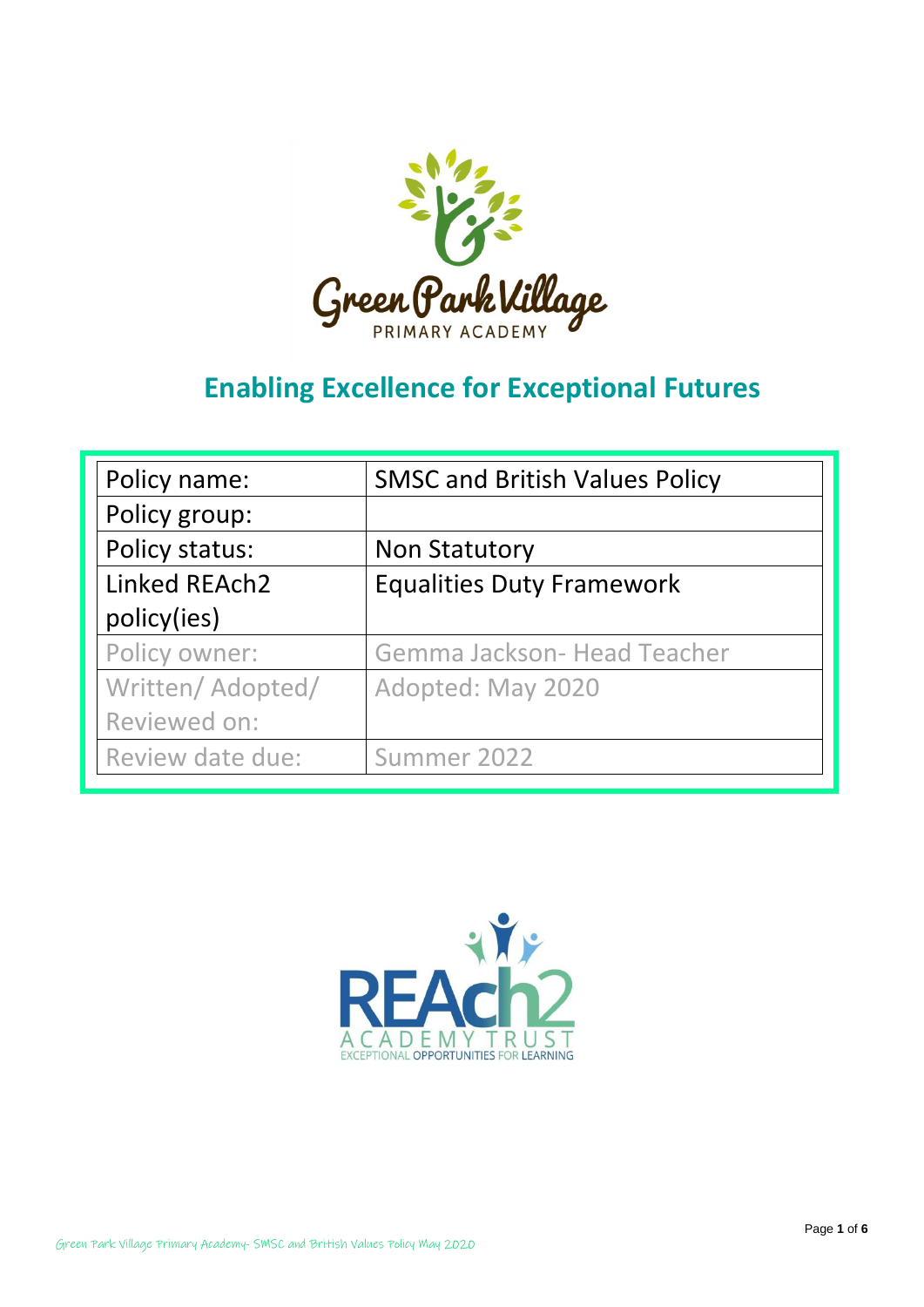### **Spiritual, Moral, Social and Cultural (SMSC) and British Values Policy**

#### **1. Spiritual Development**

#### Aim

This area relates to the beliefs, feelings and emotions through which children acquire worthwhile insights into their own lives. All areas of the curriculum may contribute to spiritual development. Although education and spiritual development are not synonymous, school experiences can make a significant contribution to spiritual development.

### **Objectives**

At Green Park Village Primary Academy the children will be provided with opportunities to develop their spiritual understanding by experiencing a curriculum which will:

• Develop their self-esteem, self-knowledge and belief in themselves;

• Allow them to develop a range of personal values and beliefs based on a sense of curiosity and respect towards their own and other beliefs;

• Explore the spiritual values of others through stories, drama, music, art and religious education to name just a few;

• Allow them to express themselves in a variety of ways and give them time to reflect on their own experiences;

• Allow them to understand, express, use and control feelings and emotions as well as encouraging empathy in terms of relationships with others.

In Practice at Green Park Village Primary Academy this is delivered through:

1. A Religious study programme which develops self-esteem and knowledge and an ability to reflect on and develop individuals own spiritual values (following the Pan Berkshire Agreed Syllabus for RE scheme of work);

2. A PSHE programme (Jigsaw scheme of work) which utilises opportunities for themed discussion, reading (both fiction and non-fiction) to encourage learning and develop an awareness of the academy's core values as soon as children arrive;

3. An assembly programme to address the spiritual aspect of quiet and reflection – in particular using past and present role models from the world and encouraging community participation;

4. A pastoral structure that is focused on learning and providing appropriate information advice and guidance for children as well as opportunities to explore pathways of development;

5. Educational enrichment trips, creative partnerships and visiting speakers provide children with a range of experiences, which may promote a sense of awe and wonder about the world;

6. A reflective approach to learning through formative assessment techniques – children having ownership and understanding of where they are, where they need to get to and how they are to do it;

7. A rewards system developing student self-esteem through intrinsic (and extrinsic, where appropriate) motivation and reward;

8. Displays of student work bring a sense of pride in the work children produce and therefore a sense of expressing the talents of the individual;

9. The use of the School Council and Junior Leadership Team (JLT) to involve children in the life of the school.

#### **2. Moral Development**

#### Aim

Moral development refers to the children's knowledge, understanding, intentions, attitudes and behaviour in relation to what is right and wrong. The academy has a well-established Learner Attitudes Policy (Behaviour Policy) and staff promote a supportive approach to the management of challenging behaviour.

Our core values aligned around the theme of GRIT, align strongly with moral development: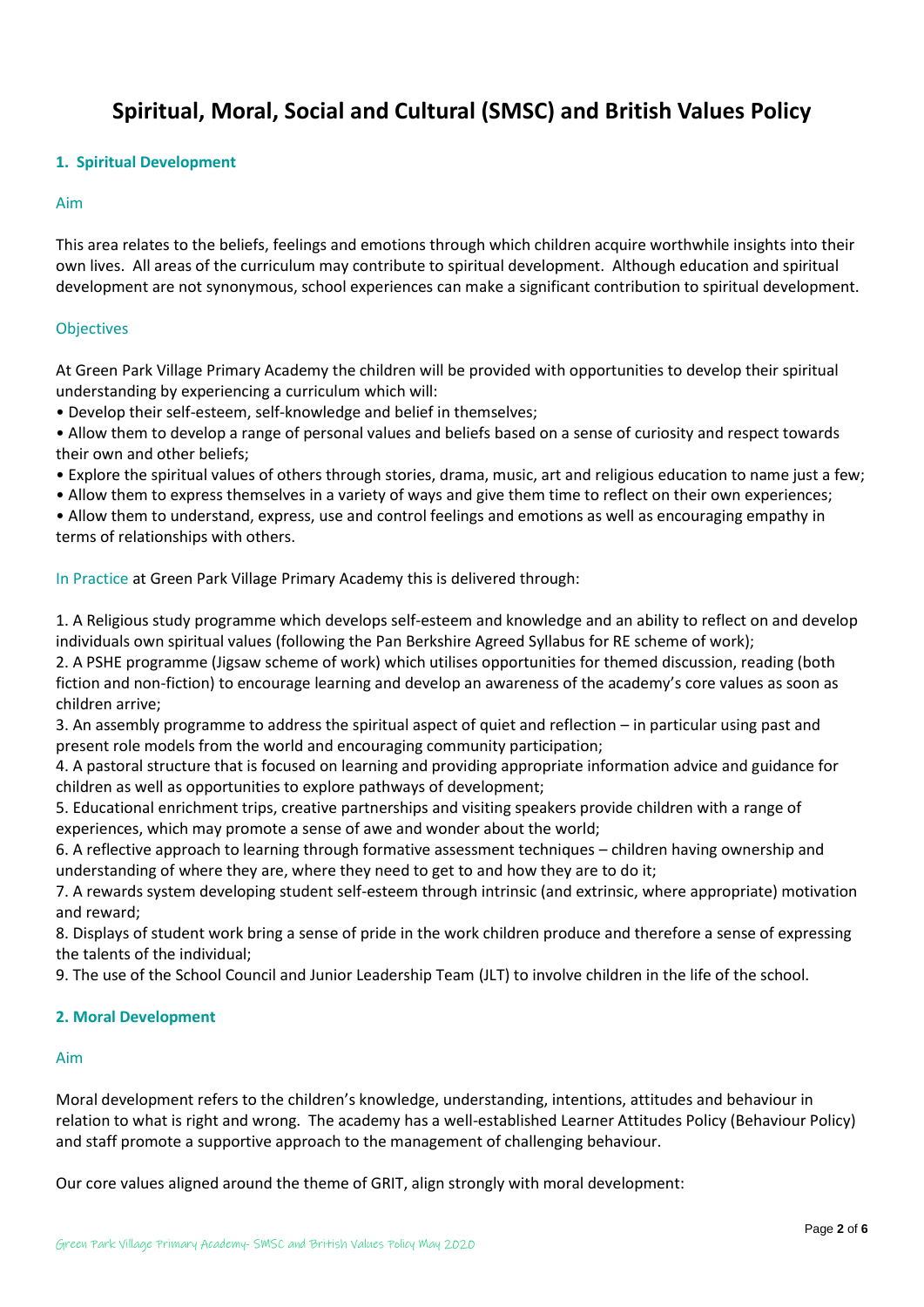**G**iving and gratitude **R**esilience and readiness **I**ntegrity and inspiration **T**rust and teamwork

In practice at Green Park Village Primary Academy this is delivered through:

• Clear models of good behaviour from staff and older children and reinforcement of school and classroom rules both inside and outside of lessons;

- A pastoral system and structure used by all staff that is focused on conflict resolution and restorative justice;
- A structured PSHE programme for EYFS/KS1/KS2 (Jigsaw);
- Assembly themes on moral issues, developed and reinforced in classes;

• Fund-raising activities for nominated charities, in addition to national charity events which give rise to discussion around morality;

- The use of children in teams across the academy: School Council; JLT; House Teams; Eco-team; Play Leaders;
- Raising awareness and developing a love for the environment;

• Supervised and filtered access to the Internet together with regular assemblies focused on the dangers of the internet and related issues;

• Local, national and global incidents, in addition to existing programmes of study, give an opportunity for teaching about morality and behaviour.

### **3. Social Development**

#### Aim

Social development relates to the skills and personal qualities necessary for individuals to live and function effectively in society.

### **Objectives**

Children will be encouraged to:

• Maintain and develop relationships within the academy working successfully with other children and adults in the school community;

• Respond to the opportunities being offered, to show initiative and to take responsibility for their own learning in the school community;

• Gain an understanding of the wider society through their family and carers, the school, local and wider communities;

• Actively participate in the school community and beyond into the wider community outside of school.

In practice at Green Park Village Primary Academy we provide opportunities for children to:

- Interact with all staff in school and with external partners of the academy in an appropriate and outstanding manner;
- Experience being involved in teams across the school: School Council; JLT; House Teams; Eco-team; Play Leaders;
- Elected School Council representative to feedback views, ideas and concerns to their classes and to the senior leadership team;
- Experience, in programmes of study, the development of skills in oracy, including debating skills and key reflective work where children have the ability to learn both with teacher interaction and support, but increasingly with more independent study;
- A structured PSHE programme for EYFS/KS1/KS2;
- Participate in the wider community through events such as carol singing, school fetes, and other socioeconomic fundraising opportunities;
- Raising awareness and developing a love for the environment.

#### **4. Cultural Development**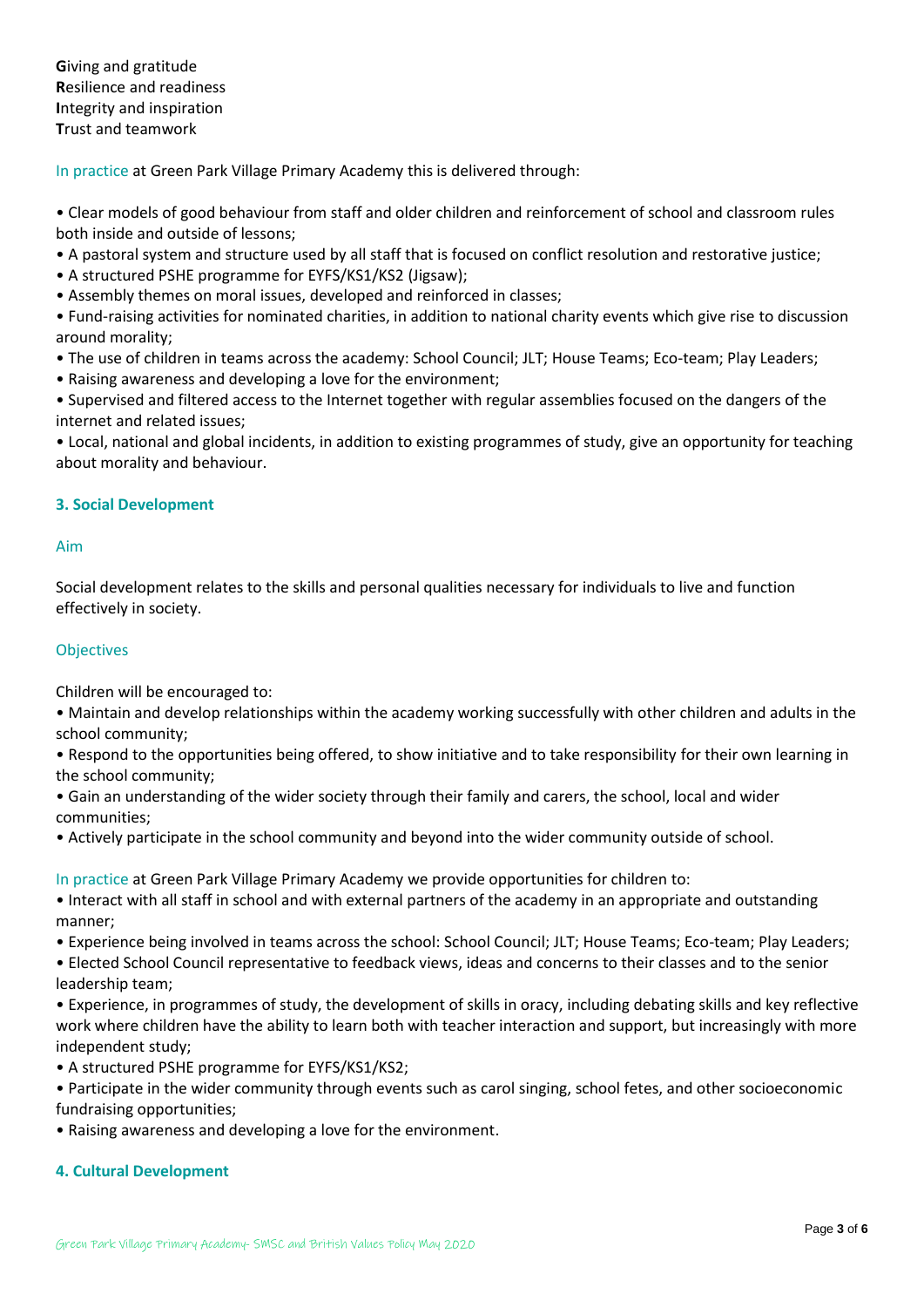## the ethnic and cultural diversity of the world.

#### **Objectives**

The children will be encouraged to:

• Appreciate, understand and respect aspects of their own and other cultural environments in terms of beliefs, values, attitudes, customs, knowledge and skills;

Cultural development refers to pupils increasing understanding and response to those elements, which give

societies, and groups their unique character. The academy will promote the cultural traditions of our own area and

- Recognise that similarities and differences may exist between different societies and groups;
- Experience a range of cultural activities in terms of literature, music, technology, art and design, dance, drama, sport and other media;
- Broaden, develop and enrich their interests and insights through interacting with opportunities the school and the wider community provides.

In practice at Green Park Village Primary Academy we encourage:

- Educational visits at home and abroad to experience other cultures and ways of life;
- Educational visits to places of interest such as: libraries; museums; galleries; theatres; places of worship and other educational establishments – schools, colleges and universities – in order to better understand other cultures and ways of life;
- A structured PSHE programme for EYFS/KS1/KS2;
- Historical visits to places of curriculum significance and interest;
- Collective worship and assemblies a themed approach that give rise to many opportunities to explore SMSC and cultural diversity. Other events are also celebrated with drama, art, dance and presentations along with specific services such as Remembrance, annual carol services and celebrations of religious festivals;
- Topic work across the school which explores "culture" in all its various forms in relation to specific subject areas;
- Access to the Internet in order to explore cultures and activities as extension learning.

#### **Role of Senior Leaders and Key Staff**

- To undertake audits and observations of developments in SMSC provision across the academy.
- To promote and facilitate enrichment events in school.
- To organise themes for the weekly focus in class assemblies linked to an assembly programme.
- To promote 'learner voice' opportunities and the related teams in order to maximise student participation.
- To compile and update a portfolio (photographs and programmes) to record the school's support for SMSC.
- To encourage staff and children to be involved in enrichment activities which are spiritually, morally, socially and culturally engaging both inside and outside the classroom.

#### **Expectations of stakeholders**

All stakeholders expected to support and be engaged in the implementation of this policy through every engagement that they have with each other; in classes, assemblies and in the course of daily interactions (with each other) in their classes and outside classrooms to promote and celebrate the equality and diversity of the academy's community.

#### **5. The teaching of British Values**

The definition of British Values was set out by the government in the 2011 Prevent Strategy and added to Ofsted inspection guidance in July 2014 'to create and enforce a clear and rigorous expectation on all schools to promote fundamental British Values of democracy, the rule of law, individual liberty and mutual respect and tolerance of those with different faiths and beliefs.' At Green Park Village Primary Academy these values are regularly promoted through high quality teaching, a rounded programme of collective worship and assemblies and a positive behaviour/ learner attitudes policy. This provision allows pupils to develop and demonstrate skills and attitudes that will allow

#### Page **4** of **6**

#### Aim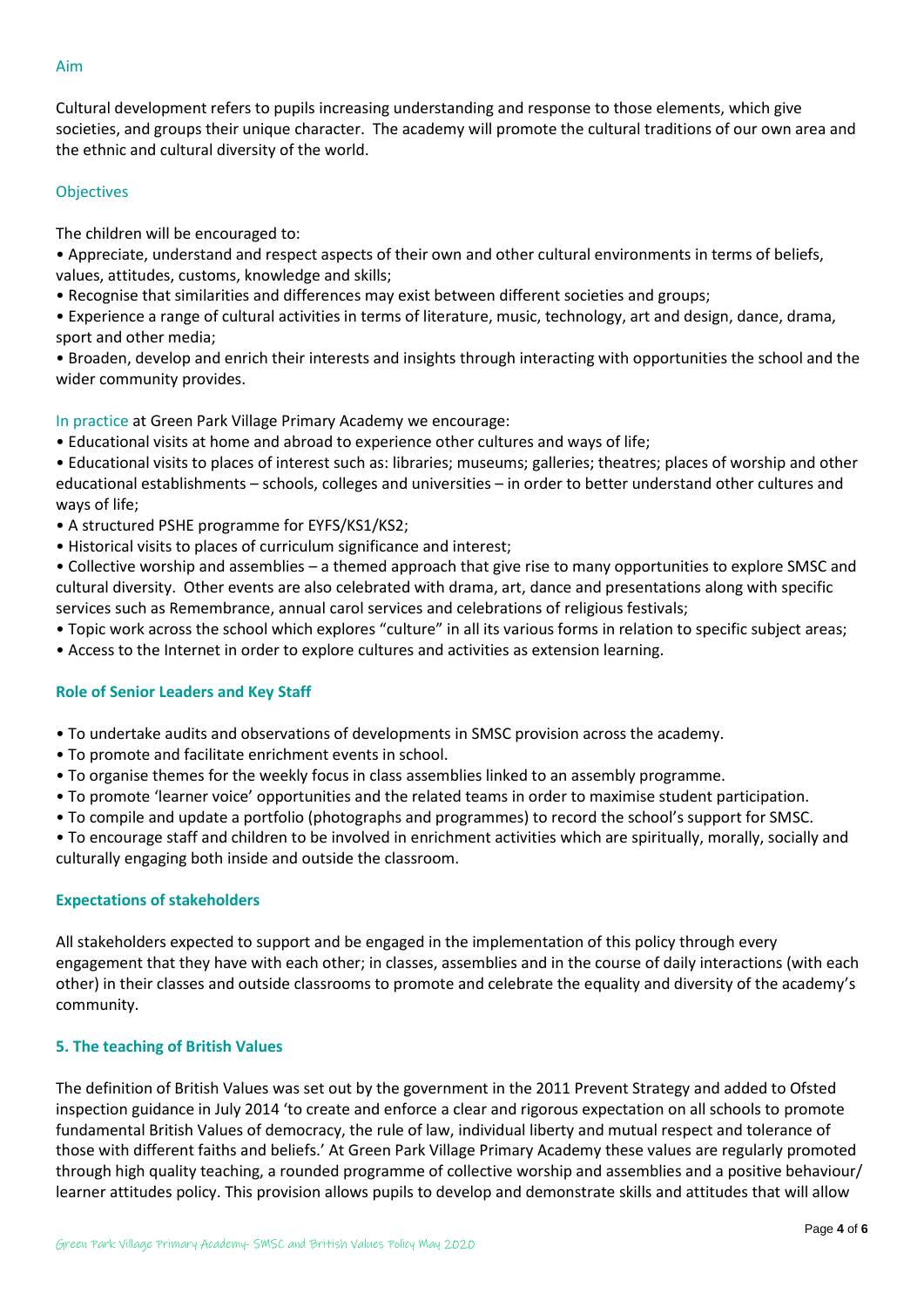them to participate fully in and contribute positively to life in modern Britain. As well as teaching our pupils, our active promotion of these values also means we challenge pupils, staff or parents who express contrary opinions.

At Green Park Village Primary Academy, we uphold and teach pupils about British Values which are defined as:

- mutual respect;
- rule of law;
- democracy;
- individual liberty;
- tolerance of those of different faiths and beliefs.

These values are taught through Personal, Social, Health and Emotional (PSHE). We also teach British Values through planning and delivering a broad and balanced curriculum that includes suitable opportunities for exploring these values.

#### **Democracy**

Democracy is evident throughout the academy and there is considerable opportunity to experience democracy in action. Pupils have the opportunity to have their voices heard through our School Council, eco council and various learner voice opportunities. Children are elected as house captains and School Council representatives solely on pupil votes. Our school's Learner Attitudes/ Behaviour policy involves whole-class rewards which the pupils vote on as a class group. There are many other world-wide events that can be incorporated into teaching this strand.

#### The rule of law

The importance of Laws, whether they be those that govern the class, the academy, or the country, are consistently reinforced throughout regular school days, as well as when dealing with behaviour and through school assemblies. Pupils are taught the value and reasons behind laws, that they govern and protect us, the responsibilities that this involves and the consequences when laws are broken. Visits from authorities such as the Police; Fire Service and other organisations are regular parts of our calendar and help reinforce this message.

We have a very strong Learner Attitudes/ Behaviour policy based on praise for the features of successful learners. Through consistent application, our high expectations are promoted. There are clear consequences for times when behaviour is not acceptable. Our policies show clear links between right and wrong behaviour and therefore links to the civil and criminal law of England.

#### Individual Liberty

Within school, pupils are actively encouraged to make choices, knowing that they are in a safe and supportive environment. As an academy, we educate and provide boundaries for young pupils to make choices safely, through our provision of a safe environment and empowering education. Pupils are encouraged to know, understand and exercise their rights and personal freedoms and are advised how to exercise these safely, for example through our Online Safety and PSHE lessons. Whether it be through choice of challenge, of how they record, of participation in our numerous extra-curricular clubs and opportunities, pupils are given the freedom to make choices.

#### Mutual respect

We believe that respect for others is a vital component of moral development. We encourage open discussions in all areas but particularly in lessons which promote citizenship such as PSHE discussions.

Part of our school ethos and learner attitudes/ behaviour policy includes core expectations which ultimately support pupils in mutual respect for one another.

We actively support all to develop their own reasoned views about moral and ethical issues. We encourage all pupils to understand that they have rights and responsibilities as citizens within our school and the wider community. For example, the School Council select the charities that will be supported for the current academic year. Discussions in